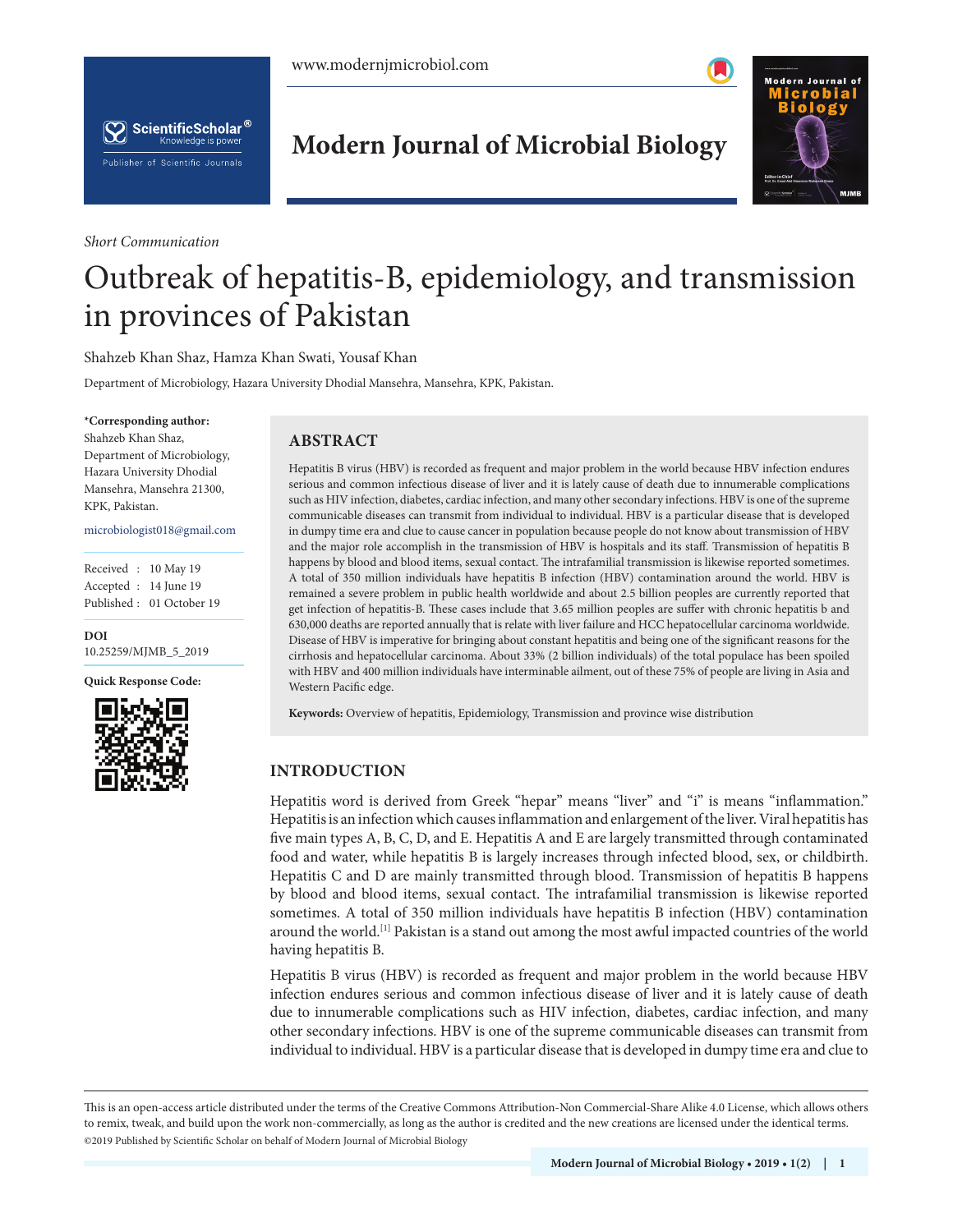cause cancer in population because people do not know about transmission of HBV and the major role accomplish in the transmission of HBV is hospitals and its staff.[2] Transmission of hepatitis B happens by blood and blood items, sexual contact. The intrafamilial transmission is likewise reported sometimes. 350 million individual have hepatitis B infection  $(HBV)$  contamination around the world.<sup>[1]</sup>

Hepatitis-B is belonged to the family Hepadnaviridae. It is also called serum hepatitis based on discovery. It was 1<sup>st</sup> time isolated from serum of the human. It can also called "Dane" particles. It is the smallest enveloped animals virus with 40–46 nanometer in diameter. It has icosahedral nucleocapsid core that containing partially double-standard DNA genome. They contain surface abided glycoproteins which help in entry of the virus and binding with host cell.<sup>[3]</sup>

Enveloped also contains a protein called surface protein (HBsAg), these proteins are very important in diagnosis and immunization. With core DNA dependent, DNA polymerase is contemporaneous. The genome comprises four genes and four open reading frames that encoded five proteins; E, X, S, C, and P. E antigen, S genes encode the surface antigen, C genes encode the core antigen, P genes encode the polymerase, and X genes are act as activator of viral RNA transcription. There is also polymerase enzyme which has reserve transcriptase activity. HBV can transmit through blood, semen, saliva, and body fluid that serve as source of infection. Viral infection vital dose to causes disease in host. HBV can allocate through infected blood transfusion, breastfeeding, needle sticking and sexual contact, and vertical transmission from parent to offspring. About 95% of cases are reported if the mother is infected, then fetus will get infection.[3]

#### **Worldwide epidemiology**

HBV is remained a severe problem in public health worldwide and about 2.5 billion peoples are currently reported that get infection of hepatitis-B. These cases include that 3.65 million peoples are suffer with chronic hepatitis b and 630,000 deaths are reported annually that is relate with liver failure and HCC hepatocellular carcinoma worldwide.[4] Disease of HBV is imperative for bringing about constant hepatitis and being one of the significant reasons for the cirrhosis and hepatocellular carcinoma. About 33% (2 billion individuals) of the total populace has been spoiled with HBV and 400 million individuals have interminable ailment, out of these 75% of people are living in Asia and Western Pacific edge. All around the hepatitis B normality is different which is more (>8%) in Africa, Asia, and Western Pacific to low (<2%) in Western Europe, North America, and Australia. The condition is intense in Asia, Southern Africa, Latin America, and Europe. It is assessed that more than 2 billion individuals are contaminated with HBV around the wide.<sup>[5,6]</sup> Out of these 2 billion patients around, a 400 million are experience the ill effects of unending HBV.[7]

#### **Epidemiology of Pakistan**

Pakistan is a stand out among the most awful impacted countries of the world having hepatitis B. Different surveys have been performed to look into the transcendence of HCV and HBV in various areas of Pakistan.<sup>[8]</sup>

HBV endemic in Pakistan is precisely high; 8 to 10 million peoples are infected with HBV infection.[8] About 0.22% of population of Darband are infected with HBV due to lack of health education, infected person matrimonies, lack of awareness, poor sanitation, malsocioeconomics, and close interaction.

From July 2007 to May 2008, a study of the entire nation was directed by Pakistan Medical Research Council (PMRC, 2009) exhibits that the prevalence of hepatitis B is 2.5% in like way people of Pakistan. Examination on sexual orientation astute demonstrates that it is somewhat more normal in guys all over Pakistan (PMRC, 2009). On the premise of territories, hepatitis B was astoundingly typical in Baluchistan (4.3%) while in Sindh, it was 2.5%, in Punjab, it was 2.4%, and 1.3% in Khyber Pakhtunkhwa. The total HBsAg consistency in region Punjab was 2.4%. Up to date, investigation shows that 9 million people are infected from the disease and there is a fast enhancement in the rate of infection.[9]

For the most the HBV fundamental in Vehari, Okara, Jhang, Islamabad, Attock, Rahim Yar Khan, Mandi Bhauddin, Gujranwala and Mianwali regions of Punjab district. People who are living in sullied ranges have high extent of viral hepatitis.<sup>[10]</sup> HBV infection is a global public health problem with an estimated 400 million people chronically infected and greater than 500,000 deaths per year (book). HBV infection is the most prevalent disease in developing countries like Pakistan. Nearly 15 million people are infected with hepatitis B virus. HBV genotyping was done were HBV chronic patients from all the four provinces (Punjab, Sindh, Baluchistan, and KPK) of Pakistan for a period of 2 years (2007–2009). Out of the total 3140 consecutive patients, 301 (175; 58.3% of males and 126; 41.7% of females) were indiscriminately selected for HBV genotype A through H determination using molecular genotyping methods. Genotyping of 270 (89.6%) isolates was successfully done, whereas 30 (10.3%) samples failed to generate a type-specific PCR band and were found untypable. Out of the successfully genotyped samples, 40 (14.8%) were with type A, 56 (20.5%) were with type B, 82  $(30.2\%)$  were with type C, 41  $(15\%)$ were with type D, 2 (0.7%) were with type E, 6 (2.2%) were with genotype F, and total 42(15.6%) were with mixed HBV infections. The prevalence of HBsAg in the four provinces with 95% confidence interval is shown in Table 1. The HBsAg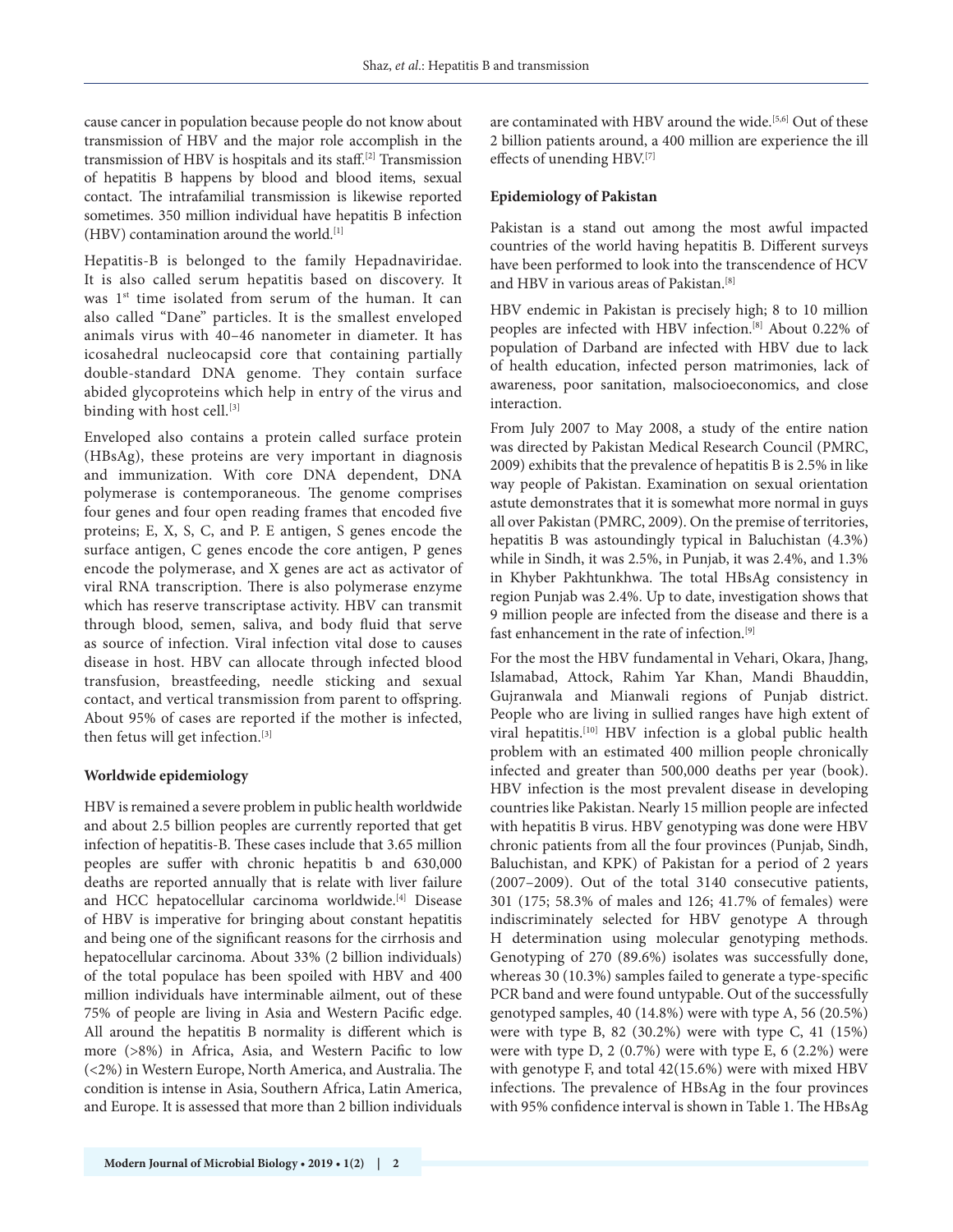prevalence was highest in Baluchistan (4.3%). The overall prevalence of HBV in the population was 2.5%.<sup>[11]</sup>

#### **Transmission of hepatitis B virus**

Distinctive parental ways of the transmission of HBV and HCV have been guaranteed which joins sharing of needles, razors, toothbrushes, implantations, unscreened blood transfusions, coincidental needlestick wounds in human administrations providers and organs of transplantation from positive for HBsAg and 440 (3.13%) were found positive for against HCV. The transmission of hepatitis is possible through blood and other body fluids are known since long time. One of the major health problems is hepatitis B virus (HBV).[2] Pakistan is highly endemic for HBV.

Transmission of Hepatitis B virus occurs through number of ways. Mostly, it is transmitted through blood that is why it is also known as blood-borne virus. Other modes of transmission include body fluid (breast milk, semen, and saliva), perinatal transmission, endoscopic transmission, and contaminated materials (i.e., needles and syringes) contaminated with body fluids. It is also transmitted through urine and feces.

#### **Through blood transfusion**

HBV transmission occurs when the blood of HBV-infected person is transfused to a healthy person. The clinical consequences of HBV transmission by blood transfusion chiefly depend on strength of recipient immune system and the load of HBV DNA copies present in the transfused blood. The hazard of HBV infection is lessen 5 times due to the presence of donor anti-HBs in the transfused blood.<sup>[4]</sup> Transfusion transmission of HBV is common among the major blood‐ borne pathogens.[12]

#### **Sexual transmission**

HBV found in body fluids such as saliva, vaginal secretion, and semen, thereby it can easily be transmitted while having sex. It is transmitted through saliva and semen during oral and vaginal sex. In adults, unprotected sexual activities are the most common mode of HBV transmission. Sexual transmission can be prevented using dental dams and condom. Never share personal care items such as razor.[11]

| <b>Table 1:</b> Province wise distribution of HBV. |                              |                       |                            |
|----------------------------------------------------|------------------------------|-----------------------|----------------------------|
| Province                                           | <b>Number</b><br>of subjects | $n\left(\%\right)$    | Confidence<br>interval     |
| Sindh<br><b>NWFP</b>                               | 8909<br>7637                 | 227(2.5)<br>606(2.4)  | $2.2 - 2.9$<br>$2.2 - 2.6$ |
| Baluchistan                                        | 5291                         | 97(1.3)               | $1.0 - 1.5$                |
| Punjab<br>Total                                    | 25,206<br>47,043             | 236(4.3)<br>1156(2.5) | $3.7 - 4.8$<br>$2.3 - 2.6$ |

#### **Maternal/perinatal transmission**

Perinatal transmission means transmission during or around the time of birth. Since HBV is present in vaginal secretion, so virus is transmitted to baby during birth. HBV can also cross the placenta and infect the fetus. Perinatal transmission is the most frequent source of hepatitis B virus (HBV) transmission in prevalent areas and still occurs despite immunoprophylaxis with hepatitis B immunoglobulin (HBIG) (passive immunization) and infant HBV vaccination (active immunization) $[8]$  or in spite of prevention (active and passive immunization), perinatal transmission occurs.

#### **Transmission through contaminated constituents**

Hepatitis B infection is common in barbershop visitors; it is due to lake of knowledge about HBV transmission. In Pakistan, there are no proper sterilization facilities in salon even educated medical staff use improperly sterilized materials such as dental equipment and laboratory apparatuses. Contaminated non-single use of instruments such as razors, clippers, and nail brushes is common in salon which is major cause of transmission of HBV. Endoscopy is also a source of HBV transmission because channels of endoscopes came in contact with body fluids.

#### **Financial support and sponsorship**

Nil.

#### **Conflicts of interest**

There are no conflicts of interest.

#### **REFERENCES**

- 1. Previsani N, Lavanchy D. Hepatitis B: Department of Communicable Diseases Surveillance and Response. Geneva: World Health Organization; 2002.
- 2. Ali MK. Prevalence of hepatitis B and hepatitis C among blood donors in Baghdad, August 2007-December 2008. J Fac Med 2009;51:419-22.
- 3. Levinson W, Jawetz E. Medical Microbiology and Immunology: Examination and Board Review. Norwalk, Conn: Appleton and Lange; 1996.
- 4. Zeng F, Guo P, Huang Y, Xin W, Du Z, Zhu S, *et al.* Epidemiology of hepatitis B virus infection: Results from a communitybased study of 0.15 million residents in south china. Sci Rep 2016;6:36186.
- 5. Previsani N, Lavanchy D. Hepatitis B: World Health Organization. Department of Communicable Diseases Surveillance and Response; 2002. Available from: http://www. who. int/csr/en.
- 6. Previsani N, Lavanchy D. WHO/CDS/CSR/LYO/2002.2: Hepatitis B. Geneva: World Health Organization; 2002.
- 7. Wiseman E, Fraser MA, Holden S, Glass A, Kidson BL, Heron LG, *et al.* Perinatal transmission of hepatitis B virus: An